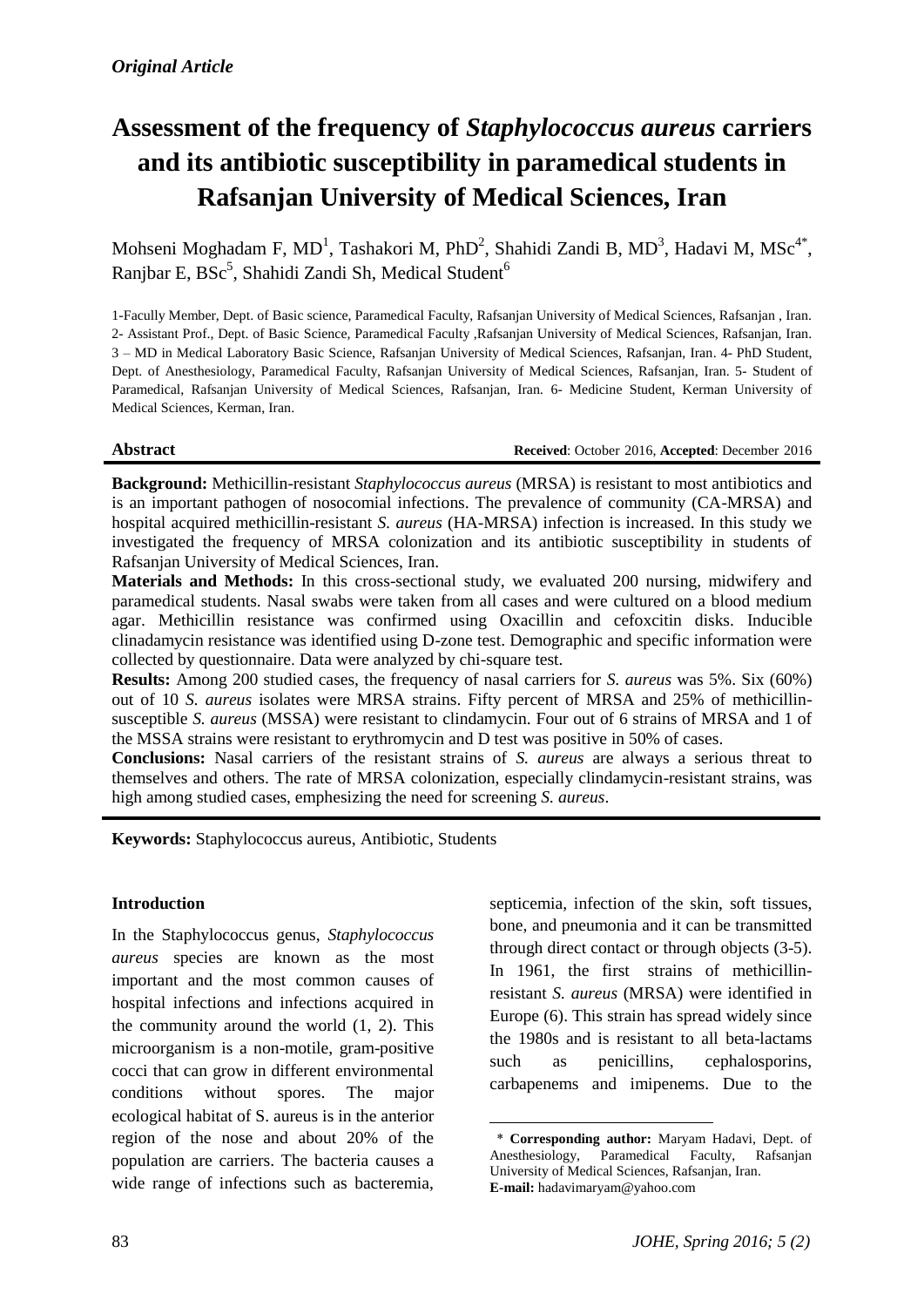emergence of antibiotic-resistant strains of *S. aureus*, the number of effective antibiotics is declining in its treatment (7). The colonization rate of this organism is higher in medical staff so that one of the main sources of *S. aureus* infections is hospital personnel. These individuals are an important source for the spread of infections with hospital-acquired MRSA (HA-MRSA) in the patients (8). Community-acquired MRSA, (CA-MRSA) is not associated with risk factors such as hospitalization, dialysis, drug addiction, AIDS, and chronic diseases (9), but is a serious problem in closed communities like kindergartens, barracks, classrooms, poor urban communities, prisoners, and the centers where people are in close contact with each other (10, 11). Colonization of methicillinresistant strains in the community is a way to spread the bacteria in closed communities and infecting people. According to reports, the consequences of infection with MRSA are more severe than infection with MSSA, and can lead to bacteremia or endocarditis. Complications such as renal failure is higher among patients infected with MRSA compared to MSSA. Even mortality is significantly higher among patients with MRSA compared to MSSA (4). This study aimed to evaluate the nasal colonization of *S. aureus* and to investigate patterns of methicillin susceptibility among nursing, midwifery, and paramedical students.

## **Materials and Methods**

This was a cross-sectional study, conducted on 200 students of Rafsanjan University of Medical Sciences, Iran, after receiving the license from the Ethics Committee of the University in 2015. The gender ratio and the number of students in each field were enrolled through stratified random sampling. The students who were hospitalized during the last month, received antibiotics in the past two weeks, and those students whose family members were hospital staff were excluded. The demographic characteristics including

gender, field of study, and education level were obtained by a researcher-designed questionnaire.

After explaining the objectives of the study by the microbiology expert and obtaining consent from students, the anterior nares were sampled by a sterile swab moistened with nutrient broth. The samples were transferred to the laboratory in the transport medium. All samples were cultured in blood agar solidified medium. Colonies' growth was evaluated after 24 hours of incubation at  $37^{\circ}$ C.. They were also evaluated in terms of Gram stain and catalase test. DNase positive colonies, positive catalase, positive mannitol and coagulase were confirmed as *S. aureus* (12). In the next stage, a suspension of 0.5 MacFarld was prepared from all positive samples and they were transferred to Mueller-Hinton agar with 4% sodium chloride. Then, they were incubated using oxacillin disk (Mast England Company) for 24 hours. *S. aureus* was reported in case of growing in the medium containing oxacillin resistant to methicillin (13). Drug resistance of all *S. aureus* strains to vancomycin, gentamicin, clindamycin, ciprofloxacin, tetracycline, rifampin, teicoplanin, cotrimoxazol, erythromycin, and doxycycline was determined by disk diffusion method (Padtan Teb Company). Drug resistance and sensitivity were reported using a standard table in the form of resistant, susceptible, and intermediate (11).

D-test method was used to evaluate the inducible resistance to clindamycin. Bacteria were inoculatedand erythromycin and clindamycin discs were placed above them 20- 15 mm apart. After incubation at 37 °C for 24 hours and examining the non-growth haloes and flatting the inhibitory disk adjacent to erythromycin disc, inhibition zone in the form of D was considered as a positive result (13).

Demographic data and test results were analyzed by SPSS, version 21 (IBM Corporation, USA). Chi-square test was used for categorical variables and  $P < 0.05$  was considered significant.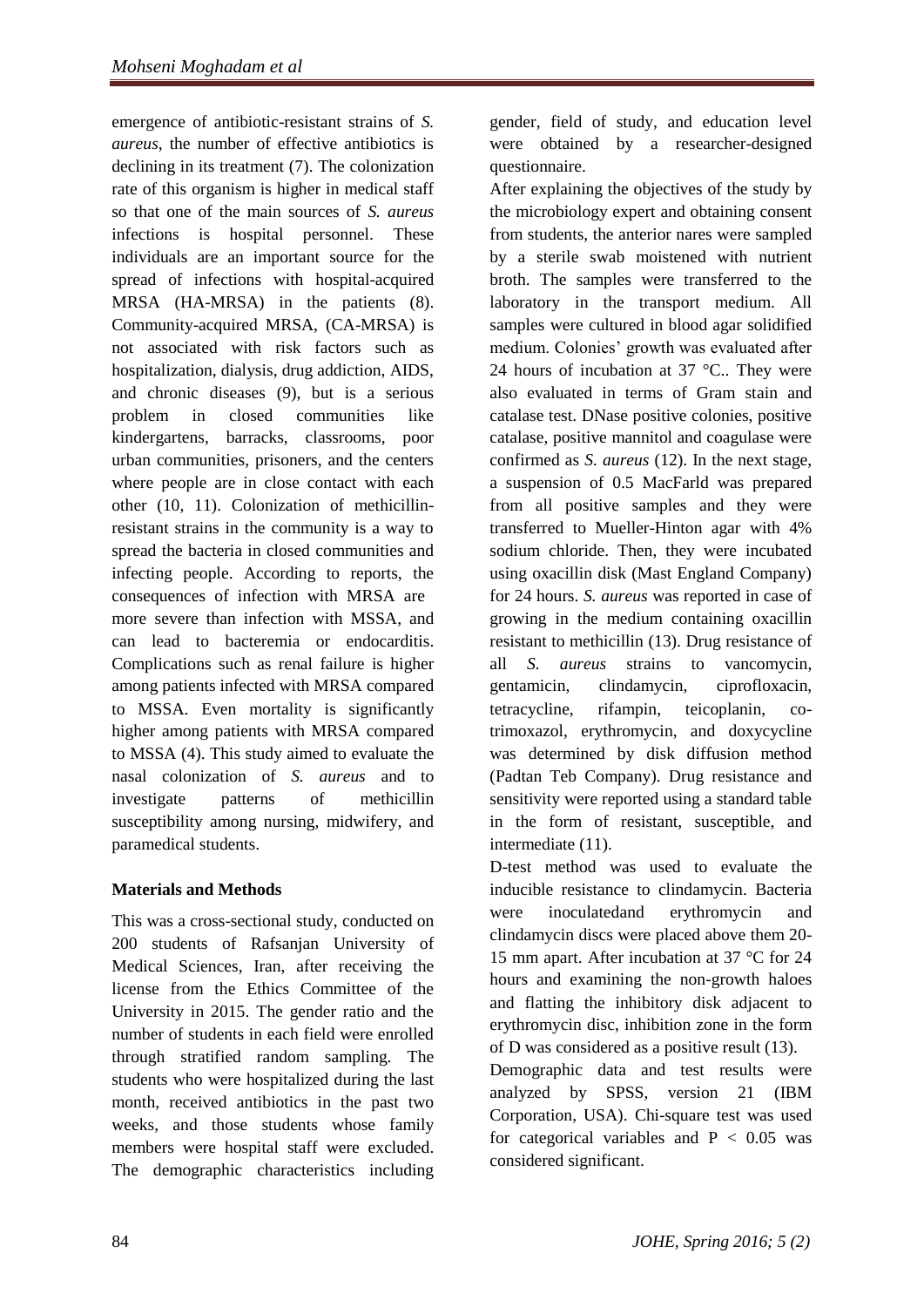#### **Results**

From 200 studied students, 56 patients (28%) were male and 144 (72%) were female. Ten students (5%) were colonized with *S. aureus* in the nose of which 2 (3.6%) were men and 8 (5.6%) were women. There was no significant association between gender and colonization with *S. aureus*  $(P < 0.05)$  (Table 1). The colonization rate in students who had entered the hospital were 5.8%, although among student who had not entered the hospital were lower (4.2%). No significant difference was shown among studied cases ( $P < 0.05$ ).

| <b>Variable</b>              |                              | S. aureus | <b>MRSA</b> | <b>MSSA</b> |  |
|------------------------------|------------------------------|-----------|-------------|-------------|--|
|                              |                              | $N(\%)$   | N(%         | $N(\%)$     |  |
| Gender                       | <b>Female</b>                | 8(6.5)    | 5(62.5)     | 3(37.5)     |  |
|                              | <b>Male</b>                  | 2(3.5)    | 1(50)       | 1(50)       |  |
| <b>Admission to hospital</b> | Yes                          | 6(5.8)    | 5(62.5)     | 3(37.5)     |  |
|                              | No.                          | 4(4.2)    | 1(50)       | 1(50)       |  |
| <b>Field of study</b>        | <b>Nursing</b>               | 2(5.4)    | 2(100)      | 0(0)        |  |
|                              | <b>Midwifery</b>             | 1(4.5)    | 1(100)      | 0(0)        |  |
|                              | Anesthesiology               | 2(10.5)   | 1(100)      | 1(50)       |  |
|                              | <b>Surgical technologist</b> | 1(2.2)    | 1(100)      | 0(0)        |  |
|                              | Radiology                    | 2(4.3)    | 0(0)        | 2 (100)     |  |
|                              | <b>Laboratory sciences</b>   | 2(4.4)    | 1(50)       | 1(50)       |  |
| <b>Total</b>                 |                              | 10(5)     | 6(60)       | 4(40)       |  |

| Table 1: Frequency of methicillin-resistant S. aureus in students based on demographic characteristics |
|--------------------------------------------------------------------------------------------------------|
|--------------------------------------------------------------------------------------------------------|

MRSA: Methicillin-resistant *S. aureus*, MSSA: Methicillin-sensitive *S. aureus*

With regard to field of study, 2 (4.4%) from 45 laboratory sciences students, 2 (10.5%) from 19 anesthesiology students, 1 (3.2%) from surgery room students, 2 (4.5%) from 37 nursing students, 2 (4.3%) from radiology students, and 1 (4.5%) from 22 midwifery students were carriers of *S. aureus*. There was no significant association between the educational field and the nasal colonization with *S. aureus* (P < 0.05). MRSA was isolated in  $6(60\%)$  and MSSA was isolated in  $4(40\%)$ of the carriers (Table 2).

|  |  |  |  | Table 2: Sensitivity of antibiotic in methicillin-resistant S. aureus acquired from community |  |
|--|--|--|--|-----------------------------------------------------------------------------------------------|--|
|--|--|--|--|-----------------------------------------------------------------------------------------------|--|

|                            | <i>S. aureus</i> $(N = 10)$ |          | $MRSA (N = 6)$ |                |          |
|----------------------------|-----------------------------|----------|----------------|----------------|----------|
| <b>Antibiotics</b>         | S                           |          | R              | S              | R        |
|                            | N(%)                        | $N(\%)$  | $N(\%)$        | N              | N        |
| Oxacillin $( OX)$          | 3(30)                       | 1(10)    | 6(60)          | $\Omega$       | 6        |
| <b>Clindamycin</b><br>(CC) | 7(70)                       | 3(30)    | 0(0)           | 6              | $\Omega$ |
| Erythromycin<br>(E)        | 3(30)                       | 3(30)    | 4 (40)         | 3              | 3        |
| Ciprofloxacin<br>(CP)      | 8(80)                       | 1(10)    | 1(10)          | 6              | $\Omega$ |
| Cotrimoxazole<br>(SXT)     | 2(20)                       | 5(50)    | 3(30)          | 5              |          |
| Vancomycin (V)             | 10 (100)                    | 0(0)     | 0              | 6              | 0        |
| <b>Rifampin</b> (RA)       | 10 (100)                    | $\theta$ | 0              | 6              | $\Omega$ |
| <b>Gentamicin</b><br>(GM)  | 8(80)                       | 1(10)    | 1(10)          | 5              |          |
| <b>Tetracycline (TE)</b>   | 5(50)                       | 2(20)    | 3(30)          | $\overline{4}$ | 2        |
| Ticoplanin (TEC)           | 10 (100)                    | 0        | 0              | 6              | $\theta$ |

MRSA: Methicillin-resistant *S. aureus*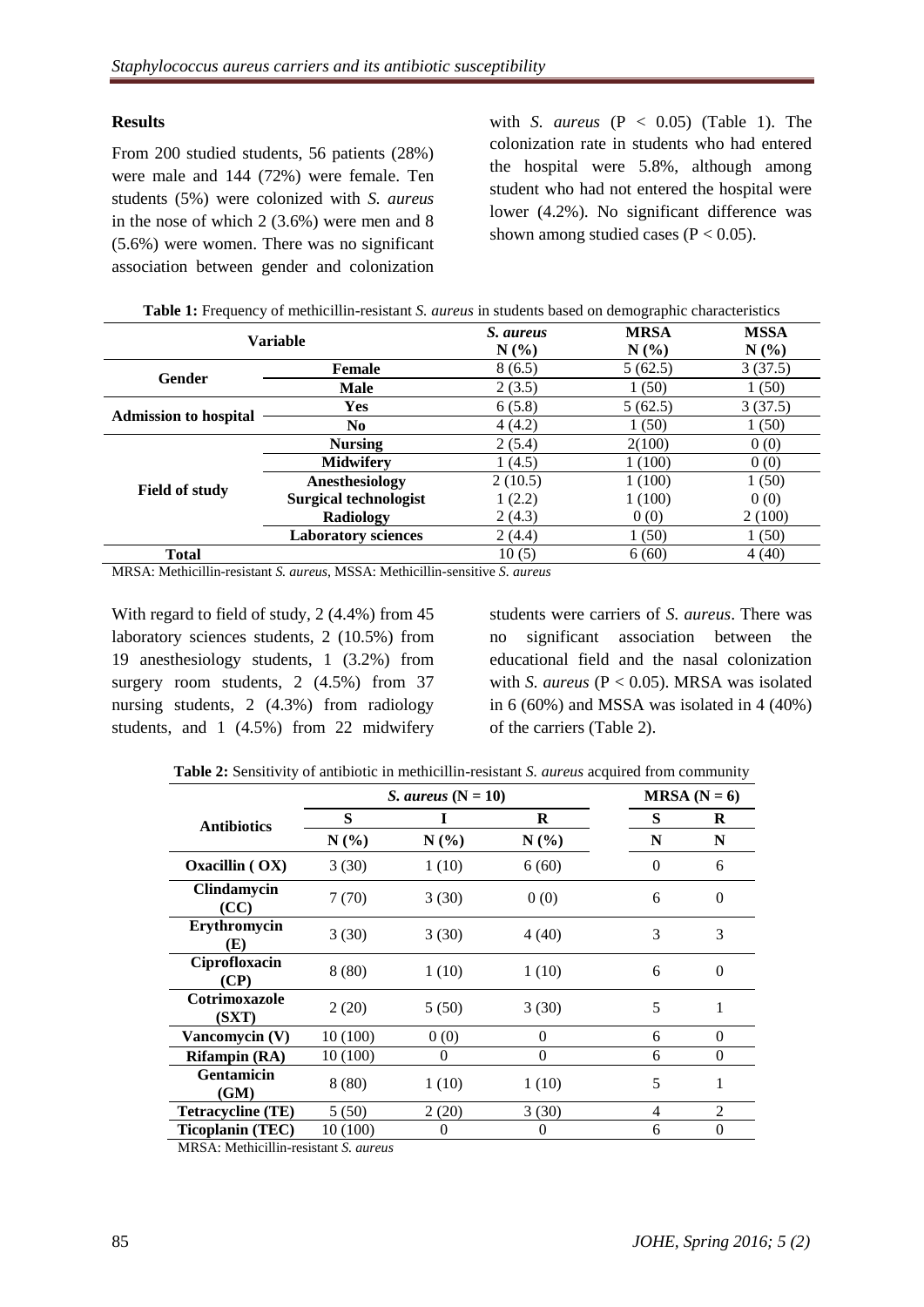Nasal colonization with MRSA was 2.8% in female carriers and 1.8% in male carriers. Among the students who had entered the hospital, 2.9% were MRSA carriers while this rate was 2.1% in students who had not entered the hospital, which was not statistically significant ( $P < 0.05$ ).

Clindamycin resistance was observed in 50% of MRSA and in 25% of MSSA isolates. Four of 6 MRSA and 1of 4 MSSA isolates were resistant to erythromycin and D-test was positive in 50% of the cases (Table 2).

### **Discussion**

*S. aureus* is one of the most important pathogens in the community and the increasing incidence of resistant strains to antibiotics, particularly methicillin, is the most urgent health problem in the world. MRSA are studied in two groups of HA-MRSA and CA-MRSA (4). Studies have shown that CA-MRSA has the capability to disseminate to the hospital and cause nosocomial infections (14). This study was conducted to determine the frequency of *S. aureus* nasal carriers among nursing, midwifery, and paramedical students and to compare the resistance of isolated *S. aureus* strains to different antibiotics, especially methicillin, in different groups of students. In this study, 5% of nursing, midwifery, and paramedical (including laboratory sciences, anesthesia, surgery room, radiology) students were carriers of *S. aureus*. There is no similar study on nursing, midwifery, paramedical students, but the prevalence of nasal carriage in this study was lower than the previous studies on medical students and mostly healthcare workers across the country. The prevalence of nasal carriage in various medical schools in Hamedan was 25.2% (15). This value was 31.7% among health care workers in Hamedan, and 31% in Tehran (16). However, Zia sheikh aleslami et al. reported that the nasal carriage was 20% among healthcare workers in Rafsanjan , which was lower than other cities (17).

The results of studies conducted in other countries have reported higher prevalence compared to the results of this study. In China, *S. aureus* nasal carriage was reported 43% among students (18), while in Brazil, it was reported to be 40.8% (18, 19). *S. aureus* nasal carriage in an area depends on factors such as the socioeconomic status of residents, paying attention to health, and antibiotics decomposition, and this could explain the lower prevalence of nasal carriage among students and health care workers in some areas compared to the others.

The prevalence of nasal carriage among students who had already entered hospital was not significantly different compared to those who had not entered hospital. In Ghasemian study, there was no significant relationship between age, gender, and work experience with nasal carriage (20). In addition, Hashemi showed that there was no significant association between the incidence of bacteria carriers and the employment duration in hospital personnel (15).

In this study, 60% of *S. aureus* isolates were methicillin resistant of which, 2.9% was in students who had not entered the hospital (new entrants) and 2.1% was in students who had entered the hospital and there was no statistically significant difference between these two groups.

The prevalence of MRSA in this study was much more than expected, and it was nearly similar to the prevalence in hospital personnel in studies conducted in Ahwaz and Rafsanjan (17, 21). In another study in Iran, clinically isolated MRSA was 88%. It has been reported that the prevalence of MRSA is increasing in Iran (22). In our study, there was no significant relationship between gender and prevalence of MRSA. Other studies have also reported a similar result (23-25). In this study, resistance to vancomycin was not observed, which was similar to previous studies in Iran (23, 26), and another study conducted in eight Asian countries and in India .This is probably due to reduced inappropriate use of antibiotics or raising public awareness on the appropriate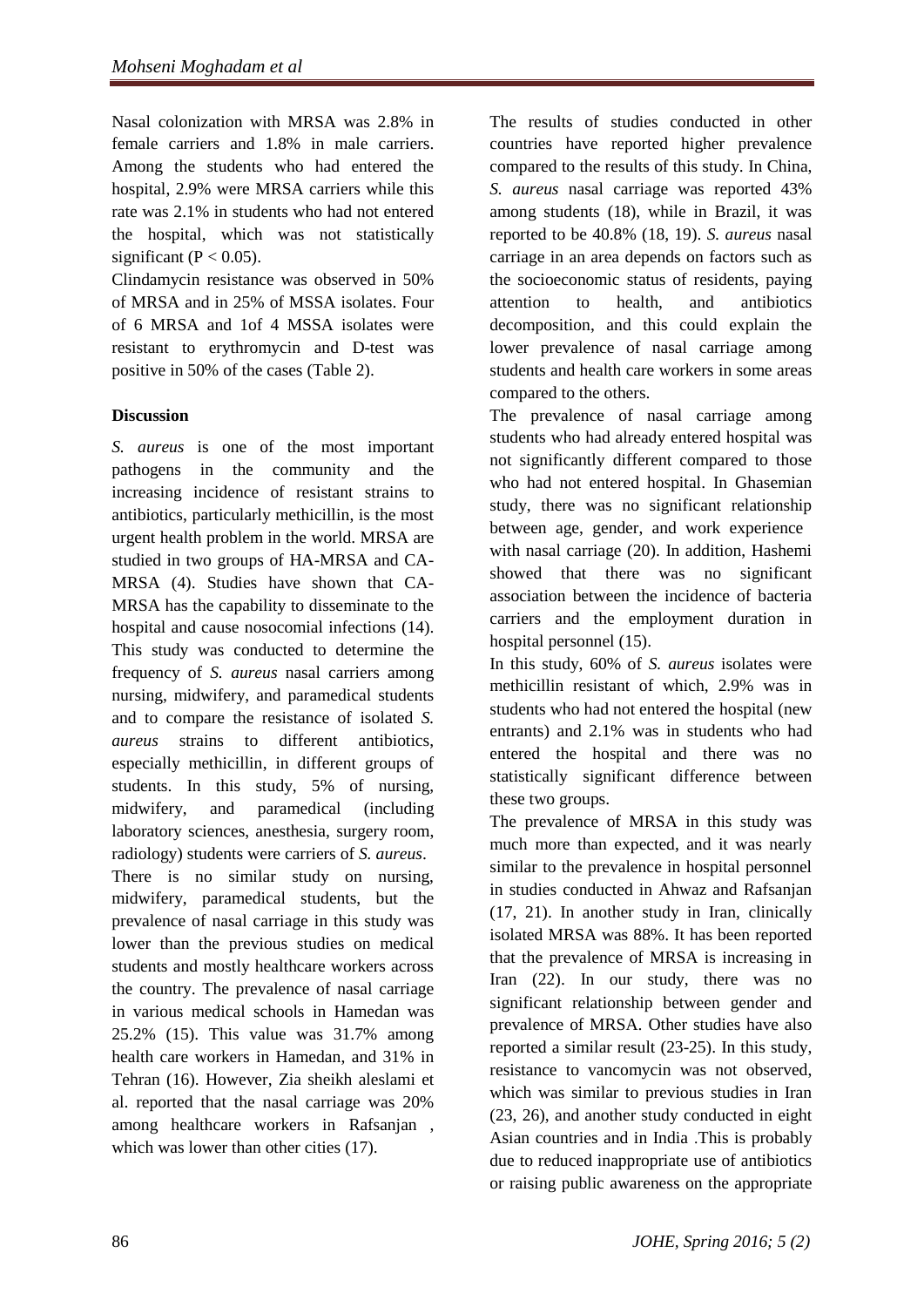use of antibiotics (27, 28). In this study, all isolated *S. aureus* strains were sensitive to rifampin and teicoplanin. However, other studies have not observed similar resistance pattern to these two drugs (26).

In this study, the induced resistance to clindamycin in MRSA was 60%. Some authors have reported increasing resistance to clindamycin in CA-MRSA (8).

#### **Conclusion**

Since the prevalence of infection with MRSA in community acquired infections is high, it is important to correctly identify the antibiotic resistance of isolated *S. aureus* from patients to ensure the proper treatment for infections caused by this organism. Further studies are warranted to establish a better judgment about the prevalence of MRSA in the society.

#### **Acknowledgments**

We would like to acknowledge the Rafsanjan University of Medical Sciences for sponsoring this study. Also, we would like to thank Mrs. Somayeh Sakhvidi, the microbiological expert, for sampling and testing.

**Conflict of interest:** None declared.

### **References**

- 1. Bennett JE, Dolin R, Blaser MJ. Principles and practice of infectious diseases.  $7<sup>th</sup>$  ed. Elsevier Health Sciences; 2014. (2-Volume Set).
- 2. Kasper DL, Fauci AS, Hauser SL, Longo DL, Jameson JL, Loscalzo J. Harrison's manual of medicine.  $19^{th}$  ed. [New York City,](https://en.wikipedia.org/wiki/New_York_City) United States: McGraw Hill Education; 2015.
- 3. Brooks GF, Carroll KC, Butel J, Morse S. Jawetz, Melnick and Adelberg's medical microbiology. 24<sup>th</sup> ed. [New York City,](https://en.wikipedia.org/wiki/New_York_City) United States: McGraw Hill Education, 2007.
- 4. Diederen BMW, Kluytmans JAJW. The emergence of infections with communityassociated methicillin resistant Staphylococcus aureus. Journal of Infection 2006; 52(3):157- 68.
- 5. Kasper D, Fauci A, Hauser S, Longo D, Jameson JL, Loscalzo J. Harrison's principles

of internal medicine. 19<sup>th</sup> ed. [New York City,](https://en.wikipedia.org/wiki/New_York_City) United States: McGraw Hill Education; 2015.

- 6. [Patricia Jevons](https://www.ncbi.nlm.nih.gov/pubmed/?term=Jevons%20MP%5BAuthor%5D) M. "Celbenin"-resistant Staphylococci. Br Med J 1961; 1(5219):124-5.
- 7. Wunderink RG. How important is methicillinresistant Staphylococcus aureus as a cause of community-acquired pneumonia and what is best antimicrobial therapy? Infect Dis Clin North Am 2013; 27(1):177-88.
- 8. Crum NF, Lee RU, Thornton SA, Stine OC, Wallace MR, Barrozo C, et al. Fifteen-year study of the changing epidemiology of methicillin-resistant Staphylococcus aureus. Am J Med 2006;119(11):943-51.
- 9. Salgado CD, Farr BM, Calfee DP. Community-acquired methicillin-resistant Staphylococcus aureus: a meta-analysis of prevalence and risk factors. Clin Infect Dis 2003; 36(2):131-9.
- 10. Scheurich D, Woeltje K. Skin and soft tissue infections due to CA-MRSA. Mo Med 2008; 106(4):274-6.
- 11. Turnidge JD, Bell JM. Methicillin-resistant Staphylococcal aureus evolution in Australia over 35 years. Microb Drug Resist 2000; 6(3):223-9.
- 12. Tille P. Bailey & Scott's diagnostic microbiology. 13<sup>th</sup> ed. United States: Elsevier Health Sciences; 2013.
- 13. Clinical and Laboratory Standards Institute. M100-S24: Performance standards for antimicrobial susceptibility testing, twentyfourth informational supplement.  $24<sup>th</sup>$  ed. 950 West Valley Road, Suite 2500, Wayne Pennsylvania 19087 USA: nat'l comm clinical lab standards; 2014.
- 14. Carleton HA, Diep BA, Charlebois ED, Sensabaugh GF, Perdreau-Remington F. Community-adapted methicillin-resistant Staphylococcus aureus (MRSA): population dynamics of an expanding community reservoir of MRSA. J Infect Dis 2004; 190(10):1730-8.
- 15. Hashemi SH, Seifrabiei MA, Ahmadi S, Alikhani MY. Frequency of nasal carriage of Staphylococcus aureus and its antimicrobial resistance in Hamadan's medical students. Scientific Journal of Hamadan University of Medical Sciences 2012; 19(3):36-40.
- 16. Rahbar M, Yaghoobi M, Kia-Darbandsari B. Prevalence of nasal carriage of Staphylococcus aureus and susceptibility of isolates to methicillin and mupirocin among healthcare workers in an Iranian Hospital. Infect Control Hosp Epidemiol 2006; 27(3):323-5.
- 17. Ziasheykh Aleslami N, Rezaeian M, Tashakori M. Determination of the prevalence of Staphylococcus aureus nasal carriers and